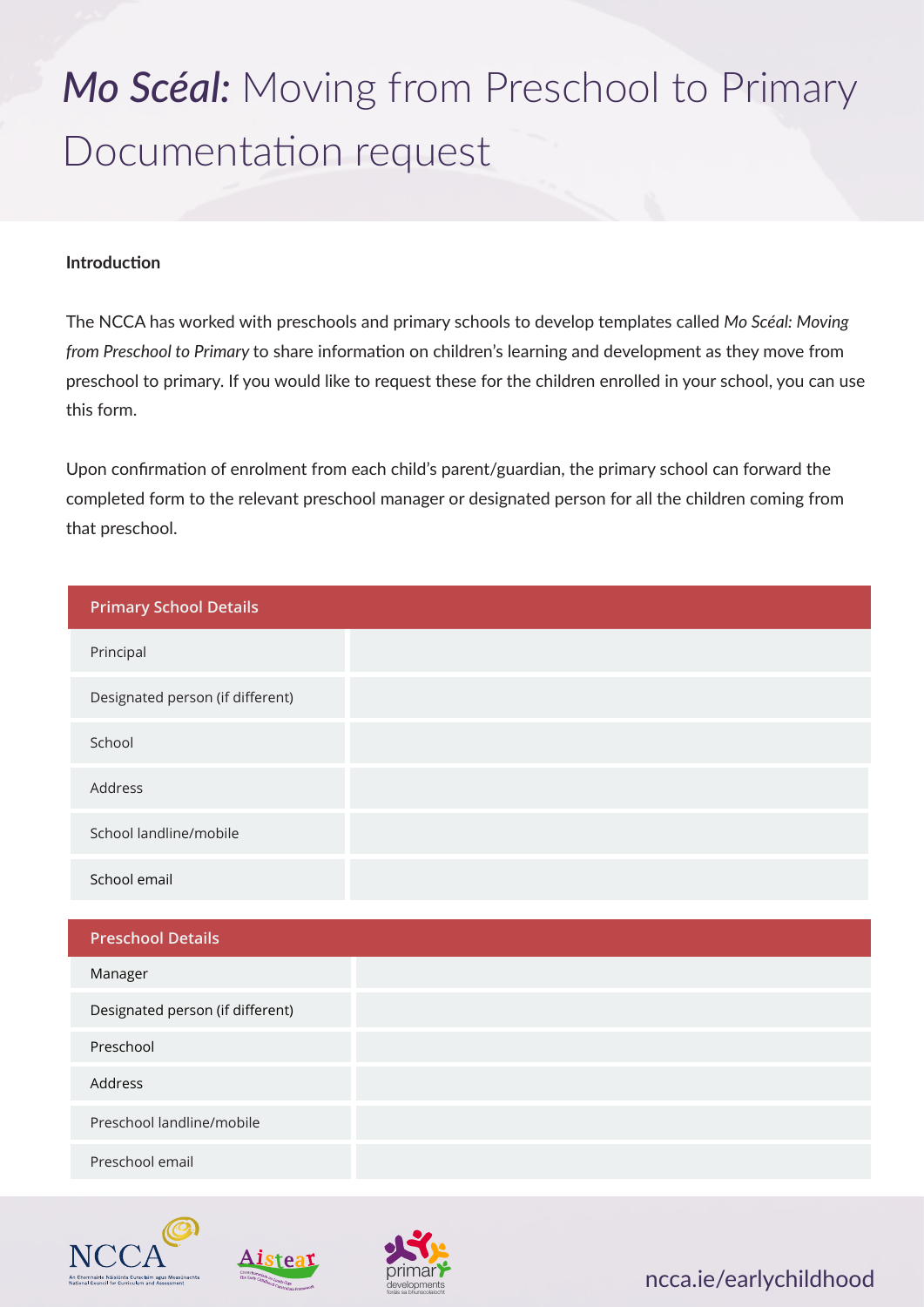# *Mo Scéal:* Moving from Preschool to Primary Documentation request

#### **Request by the primary school**

Please send me a copy of *Mo Scéal: Moving from Preschool to Primary* for each of the children named on the list. Parents/Guardians have confirmed the children's enrolment in the above named primary school.

| Principal/Designated person | Date |  |
|-----------------------------|------|--|
|-----------------------------|------|--|

### **List of children**

| Number | Child's names (as on birth certificate) | Date of birth DD/MM/YY |
|--------|-----------------------------------------|------------------------|
|        |                                         |                        |
|        |                                         |                        |
|        |                                         |                        |
|        |                                         |                        |
|        |                                         |                        |
|        |                                         |                        |
|        |                                         |                        |
|        |                                         |                        |
|        |                                         |                        |
|        |                                         |                        |
|        |                                         |                        |
|        |                                         |                        |
|        |                                         |                        |
|        |                                         |                        |
|        |                                         |                        |







ncca.ie/earlychildhood